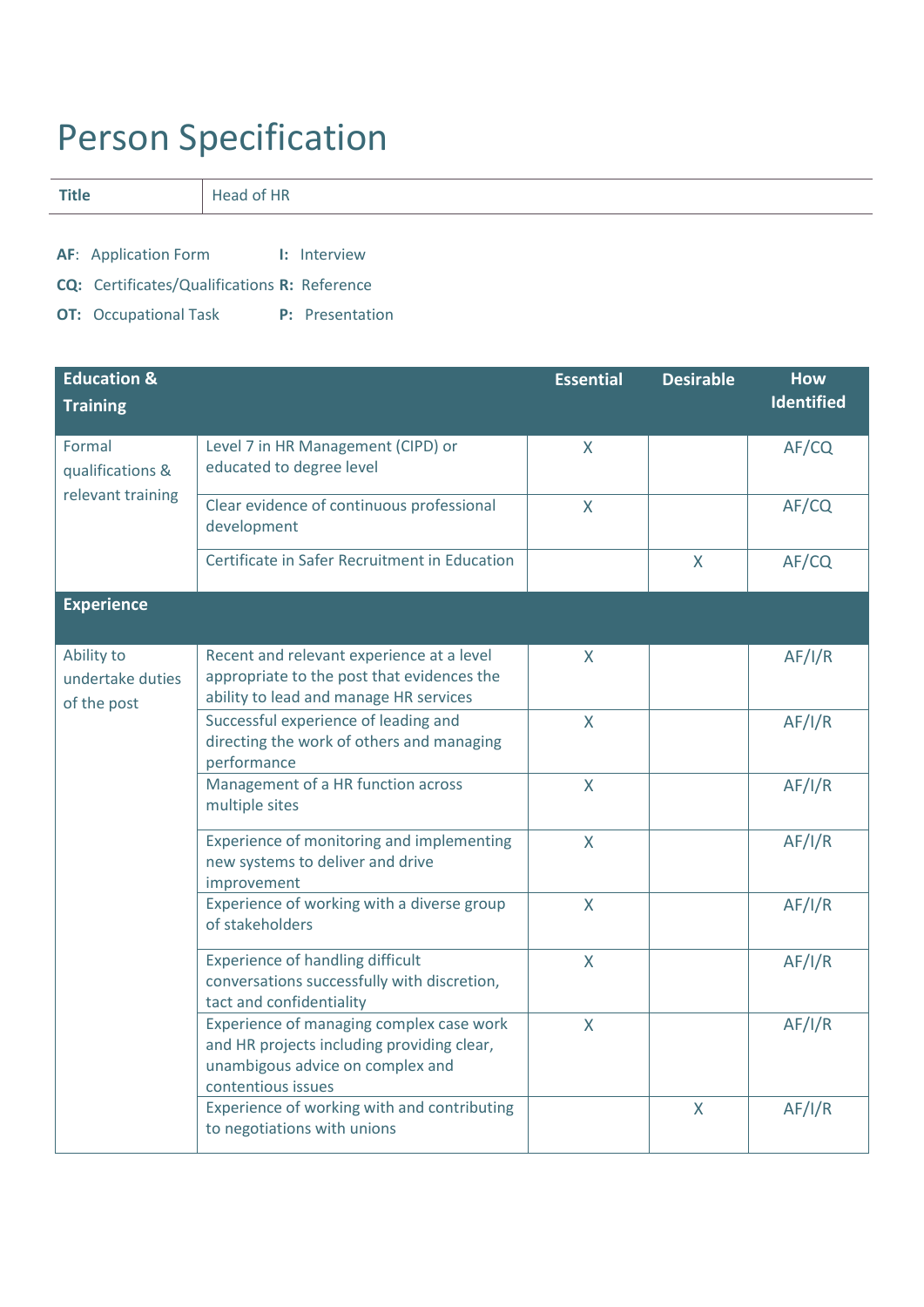|                                                                                                                   | Experience of working with local and<br>national conditions of service for teachers<br>and support staff                                                        |              | X            | AF/I/R    |
|-------------------------------------------------------------------------------------------------------------------|-----------------------------------------------------------------------------------------------------------------------------------------------------------------|--------------|--------------|-----------|
|                                                                                                                   | Experience of supporting a number of<br>schools across a Multi Academy Trust                                                                                    |              | X            | AF/I/R    |
| <b>Knowledge</b>                                                                                                  |                                                                                                                                                                 |              |              |           |
|                                                                                                                   | Comprehensive understanding of<br>employment law, best HR practice and<br>safeguarding legislation                                                              | X            |              | AF/I/R/OT |
|                                                                                                                   | Knowledge of Teachers and NJC pay and<br>conditions                                                                                                             |              | $\mathsf{X}$ | AF/I/R/OT |
|                                                                                                                   | Knowledge of budget management in<br>relation to HR                                                                                                             | X            |              | AF/I/R/OT |
|                                                                                                                   | Good IT skills and usage at a level<br>appropriate to the post to include a high<br>level of competence in the use of relevant<br>systems                       | X            |              | AF/I/R/OT |
|                                                                                                                   | Work constructively as part of a team,<br>understanding roles and responsibilities and<br>your own position within these                                        | X            |              | AF/I/R/OT |
|                                                                                                                   | Ability to self-evaluate learning needs and<br>actively seek learning opportunities                                                                             | X            |              | AF/I/R/OT |
| <b>Physical Skills</b>                                                                                            |                                                                                                                                                                 |              |              |           |
| Includes any<br>specific physical<br>requirements of<br>the post (subject<br>to the provisions<br>of the DDA Act) | Proactive and forward thinking with the<br>ability to work autonomously, multi task,<br>prioritise and effectively manage large<br>volumes of requests and data | X            |              | AF/I      |
|                                                                                                                   | Excellent time management skills and ability<br>to meet tight deadlines with conflicting<br>demands                                                             | X            |              | AF/I/OT   |
|                                                                                                                   | Ability to analyse and interpret data and<br>write reports                                                                                                      | X            |              | AF/I/OT   |
|                                                                                                                   | Confident in providing training, advice and<br>support to colleagues across the<br>organisation                                                                 | $\mathsf{X}$ |              | AF/I      |
|                                                                                                                   | A professional, friendly and respectful<br>approach which demonstrates support and<br>shows mutual respect                                                      | $\mathsf{X}$ |              | AF/I      |
|                                                                                                                   | Ability to work under pressure and able to<br>demonstrate resilience                                                                                            | $\mathsf{X}$ |              | AF/I      |